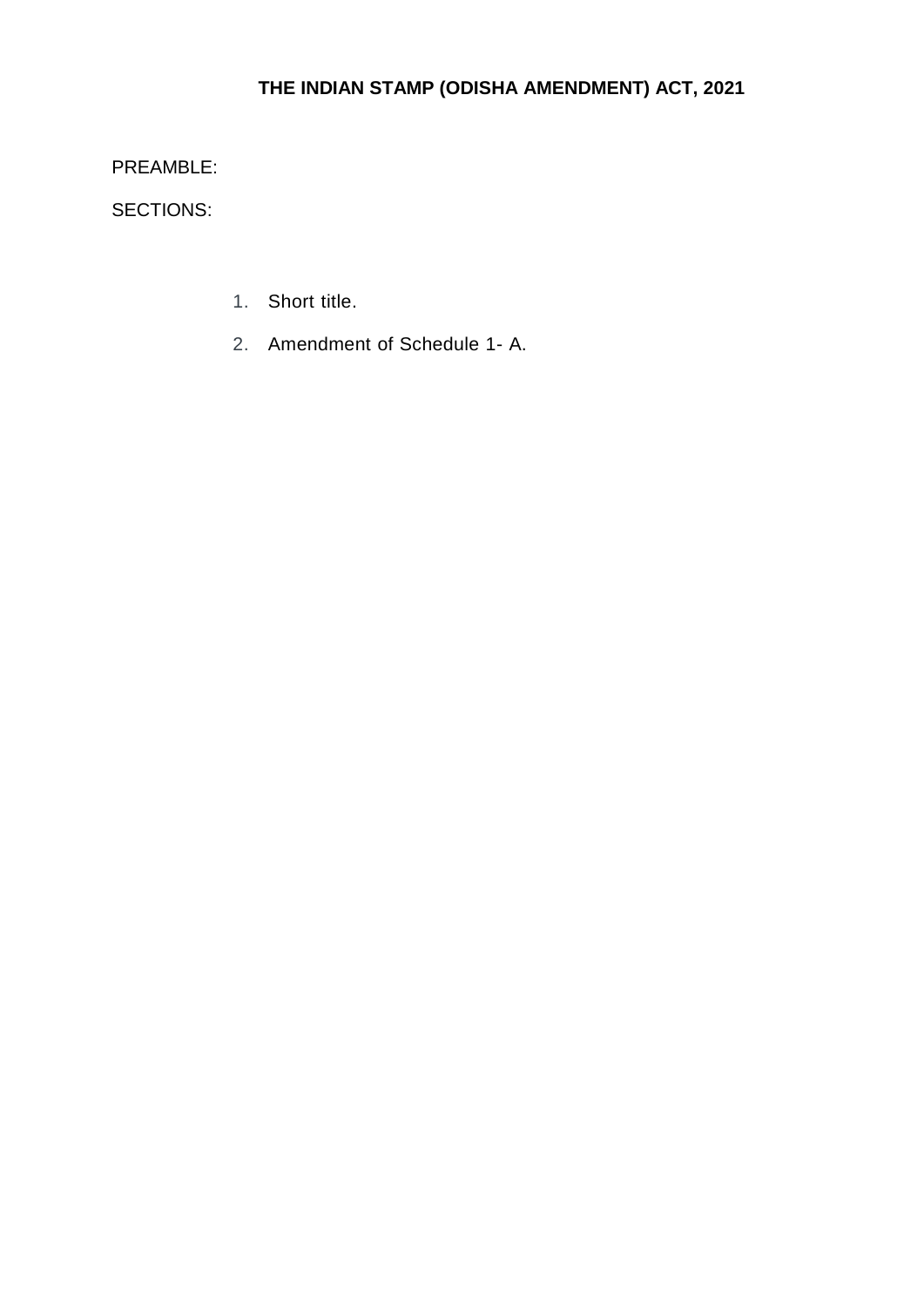



Gazette

#### **EXTRAORDINARY PUBLISHED BY AUTHORITY**

## **No.1626, CUTTACK, TUESDAY, OCTOBER 5, 2021 / ASWINA 13, 1943**

#### **LAW DEPARTMENT**

**NOTIFICATION** 

The 5th October, 2021

No.10287-I-Legis-17/2021/L.― The following Act of the Odisha Legislative Assembly having been assented to by the Governor on the 4th October, 2021 is hereby published for general information.

### **ODISHA ACT 18 OF 2021**

#### **THE INDIAN STAMP (ODISHA AMENDMENT) ACT, 2021**

### **AN**

#### **ACT**

# **Further to amend the Indian Stamp Act, 1899 in its application to the State of Odisha.**

Be it enacted by the Legislature of the State of Odisha in the Seventy-second Year of the Republic of India as follows:  $-$ 

Short title. 1. This Act may be called the Indian Stamp (Odisha Amendment) Bill, 2021.

Amendment of Schedule 1-A.

2. In the Schedule 1-A of the Indian Stamp  $Act,1899 -$ 

2 of 1899.

(a) In article 5, after clause (b), the following clause shall be inserted, namely:  $-$ 

"(bb) if relating to an agreement for sale of amount of consideration Immovable property involving delivery Two per centum of the of the property as set of forth in the agreement or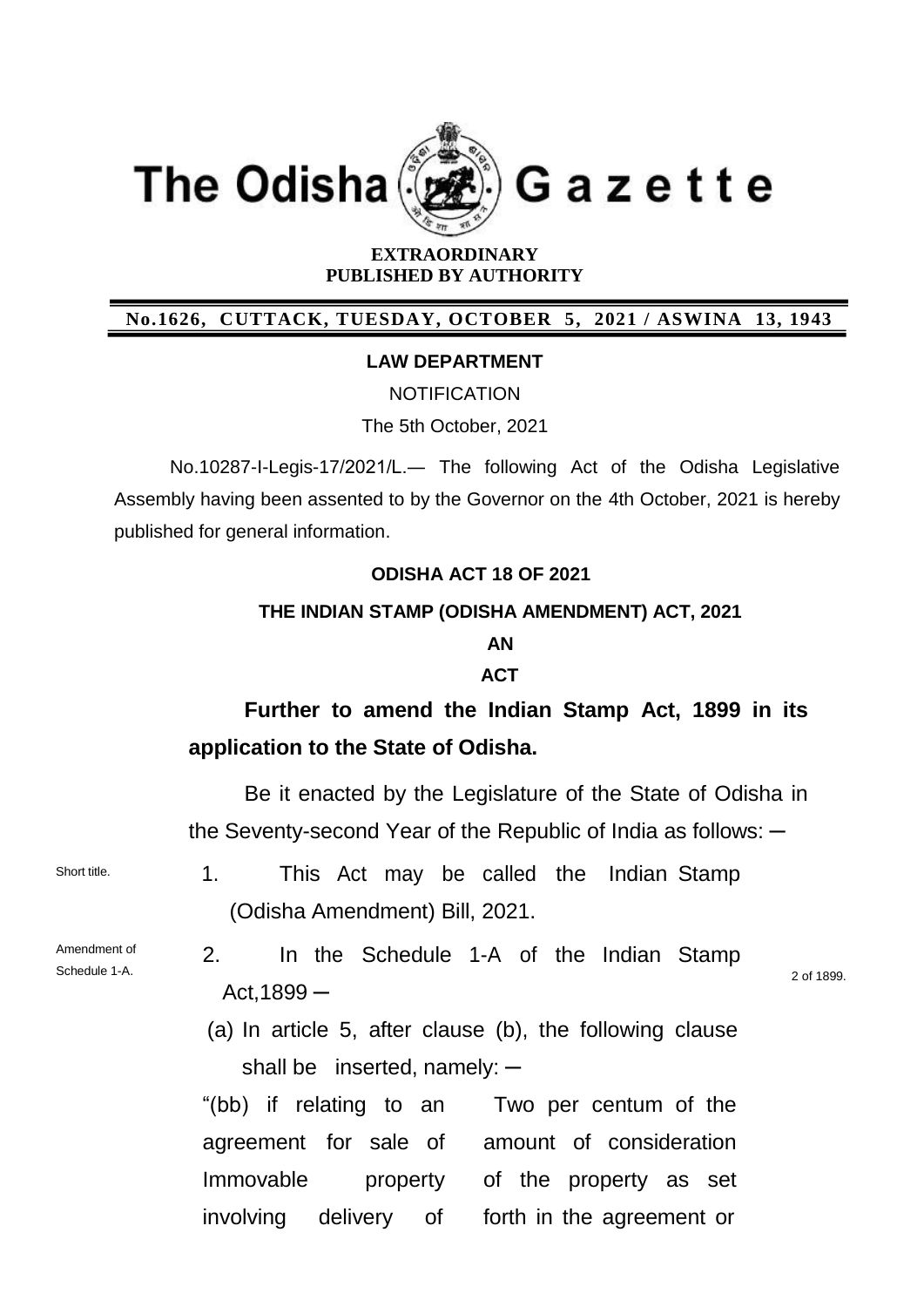property or Development agreement in respect of any immovable property.

possession of such market value of such property whichever is higher, subject to the adjustment of duty chargeable at the time of execution of deed of conveyance made in pursuance of such agreement between the same parties.

Explanation. — The expression "Development agreement" means agreement executed by any person giving authority or power to a promoter or developer, by whatever name called, for construction or development in any manner of any immovable property".

- (b) in article 23, the Explanation including the proviso thereto appearing in column (1), shall be omitted;
- (c) in article 24, after clause (i), the foll owing clause shall be inserted, namely:  $-$
- (ia) certified copy of the Document registe red under the One hundred Indian Registration Act, 1908 (16 of 19 rupees"
- (d) in article 48, for clauses (f), (g) and (h) the following clauses shall be substituted, namely:
- "(f) when given for Two percentum of the consideration and amount of consideration authorizing the person or market value of such

2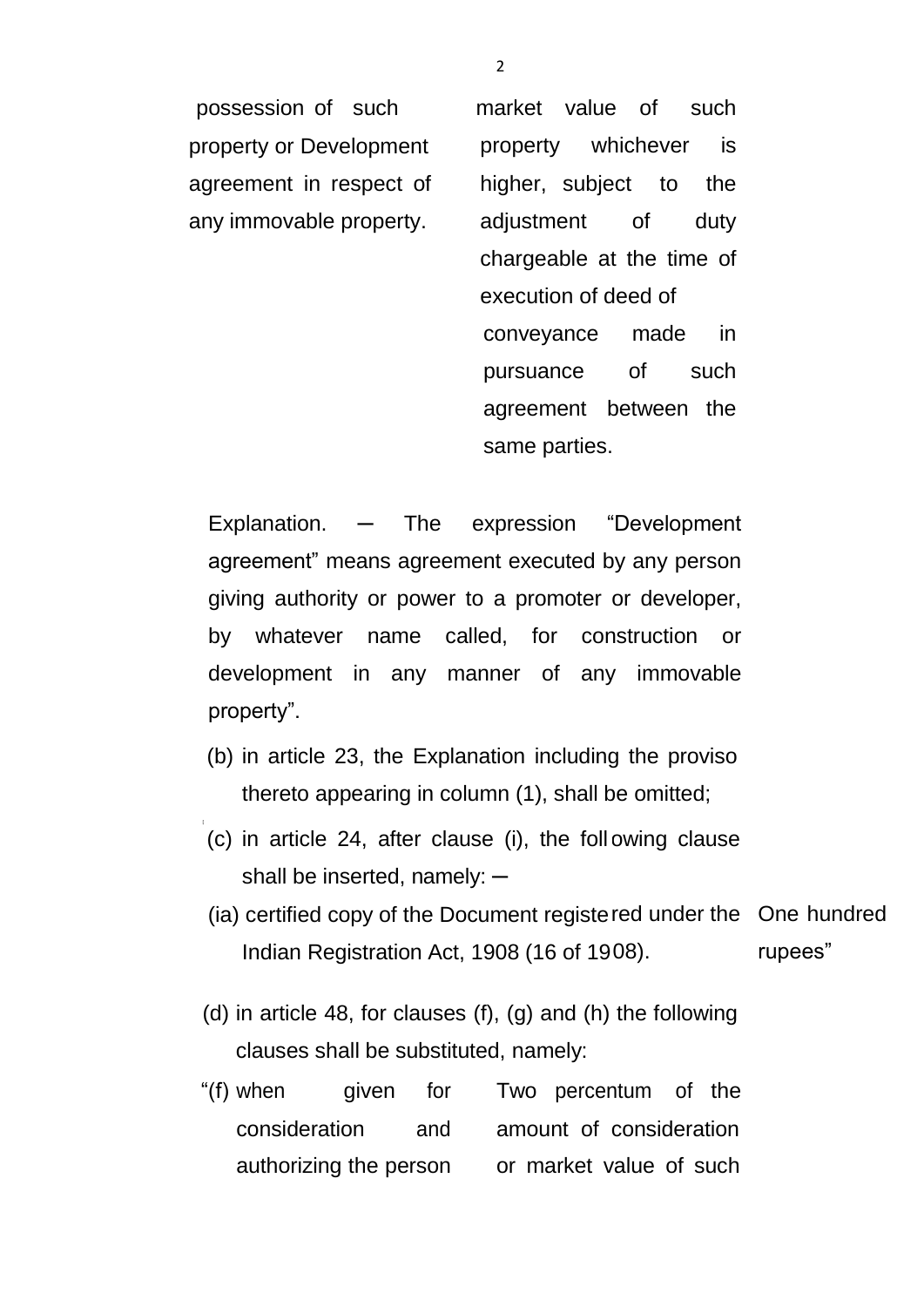other than the family members as Attorney to sell any immovable property situated in the State of Odisha.

(g) when given to a promoter or developer by whatever name called, for construction or development of any immovable property situated in the State of Odisha.

property whichever is higher.

Two percentum of amount value of consideration or market value of such property which is higher:

Provided that if proper stamp duty is paid on development agreement under clause (bb) of article-5 executed between the same parties and in respect of same property then the proper stamp duty under this clause shall be one thousand rupees.

One thousand rupees.

(h) when given to family member of the executant related as father, mother, wife, husband, son, daughter, brother, sister,